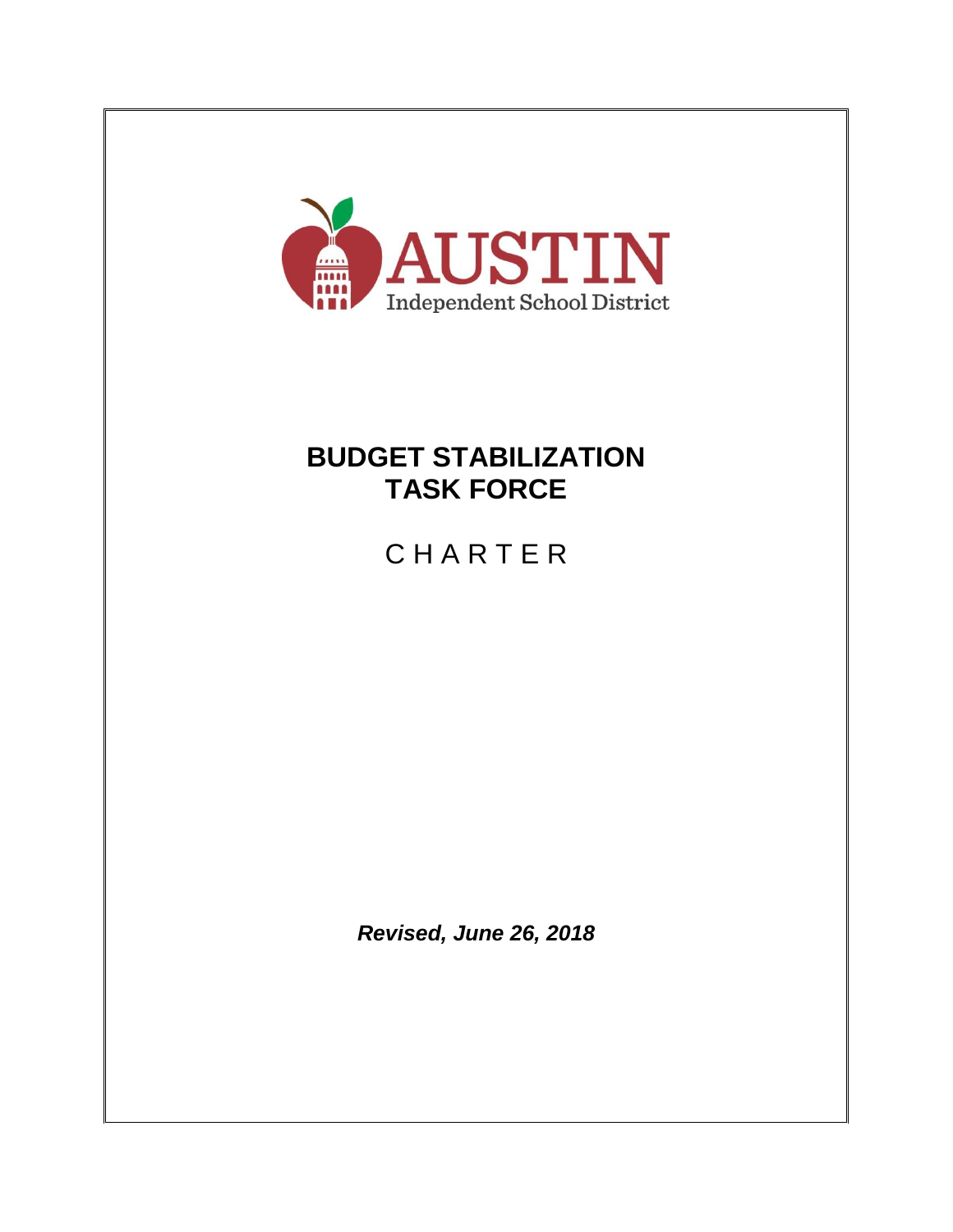#### **Article I: Establishment**

*Section One. Authority.* The Superintendent establishes the Budget Stabilization Task Force (BSTF) under provisions of policy BDF(Local), which specifically relate to standards for all district advisory committees.

*Section Two. Limitations.* The BSTF shall be an ad hoc advisory body of the district, and shall serve to provide guidance and counsel to the administration. The BSTF shall have no power to expend public funds, enter into contracts, or otherwise place obligation or liability upon the district.

*Section Three. Staff Support.* The Superintendent shall designate specific staff members to serve as BSTF Coordinators. The Coordinators shall ensure that any other staff necessary or appropriate are available to support the work of the BSTF.

*Section Four. Charter.* In accordance with policy BDF(Local), it shall be the responsibility of the Coordinator of District Advisory Bodies, in consultation with appropriate staff, to develop and amend the BSTF charter. The BSTF shall abide by the charter.

*Section Five. Duration.* To ensure that the work of the BSTF concludes in sufficient time to inform development of the FY 2020 Preliminary Budget, the BSTF shall serve for a limited duration, to be determined by the Coordinators.

### **Article II: Charge**

*Section One. Charge*. The charge of the BSTF is to:

- Review and carefully consider broad stakeholder input.
- Review and carefully consider pertinent data and information.
- Discuss a broad range of possible actions to stabilize the district's budget.
- Develop recommendations to enable the district to meet all of its financial obligations, and remain in alignment with its stated priorities and strategic direction.

*Section Two. Responsibilities.* The BSTF shall provide its recommendations to the Superintendent. The Superintendent shall have opportunity to review the task force recommendations. The Superintendent shall report the task force recommendations, along with any comments the Administration may have, to the Board for consideration.

#### **Article III: Meetings**

*Section One. Regular Meetings.* In consultation with the Tri-Chairs, the BSTF Coordinators shall set the regular meeting schedule for the BSTF and establish the agendas. A quorum shall be the majority of the current membership. Meetings may still be held without a quorum for purposes of presentations or discussion. However, no formal action may take place without a quorum.

*Section Two. Subcommittees and Work Groups*. As necessary or appropriate, the Coordinators, in consultation with the Tri-Chairs, may form BSTF subcommittees or work groups. Subcommittees or work groups shall not constitute a quorum of the BSTF; as such, no formal action of the BSTF may be taken in subcommittee or work group meetings. Any findings or recommendations of subcommittees or work groups shall be reported to the BSTF.

*Section Three. Open Meetings.* All regular meetings of the BSTF shall be open to the public, and the Coordinators shall ensure that opportunities for public comment are provided at regular meetings. Subcommittee or work group meetings are not required to be open to the public.